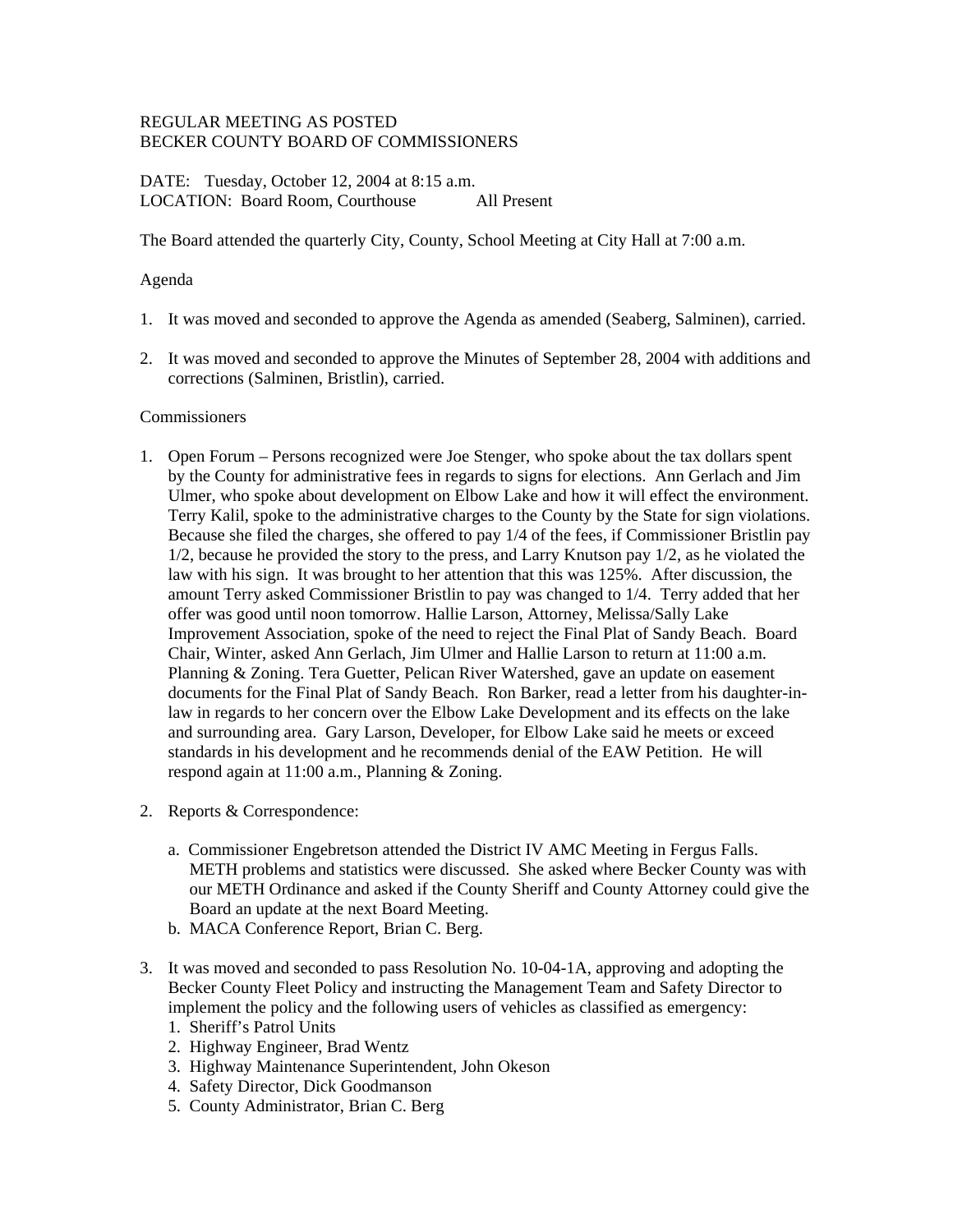6. Emergency Management Director, Dan Holm

4. Per Diems. For Clarification, Payment allowed for 1 Per Diem per day. Additional meetings called or conducted by the County Board do not qualify for a Per Diem.

# Finance

- 1. It was moved and seconded to approve the Claims with exceptions (Bristlin, Engebretson), carried.
- 2. It was moved and seconded to approve the Capital Purchase request of the County Assessor to purchase (2) Computer Monitors, and (1) Computer Tower the amount of \$1,797.04 (Engebretson, Seaberg), carried.

# Auditor

- 1. It was moved and seconded to approve the Agenda with additions (Bristlin, Salminen), carried.
- 2. It was moved and seconded to approve Tobacco License Renewals, Shirley A. Kalberer, County 6 BP & Bait, Lake View Twp.; David Coalwell, Hwy. 59 Store, Detroit Twp. (Salminen, Seaberg), carried.
- 3. It was moved and seconded to approve the Tobacco License–New, Mr. of Osage, Inc.- Tommy's Toad Lake Store, Toad Lake Twp. (Bristlin, Salminen), carried.
- 4. It was moved to approve the Off/Sale Intoxicating Liquor License-New, Mr. of Osage, Inc.- Tommy's Toad Lake Store, Toad Lake Twp. (Bristlin), motion died for lack of a second.
- 5. It was moved and seconded to approve the On/Sale Intoxicating Liquor License-New, Mr. of Osage, Inc., Tommy's Toad Lake Store, Toad Lake Twp. (Bristlin, Engebretson), carried.
- 6. It was moved and seconded to approve an Easement across Tax-Forfeit Land for Black Bear Forest Trail (Engebretson, Bristlin), carried.
- 7. Campaign Signs in Becker County were inspected by the County Auditor and County Treasurer for violations of the new laws imposed by the state.

## Assessor

1. It was moved and seconded to approve the following Abatements (Seaberg, Bristlin), carried.

# 2004 Tax Payable

| Parcel No.  | Twp/City    | Amount | Reason                 |
|-------------|-------------|--------|------------------------|
| 11.8020.000 | Evergreen   | \$234  | Homestead              |
| 16.0007.000 | Holmesville | 52     | Homestead              |
| 19.0425.000 | Lake View   | 78     | Correction             |
| 19.8610.000 | Lake View   | 128    | <b>Current License</b> |
| 21.8079.000 | Osage       | 40     | <b>Current License</b> |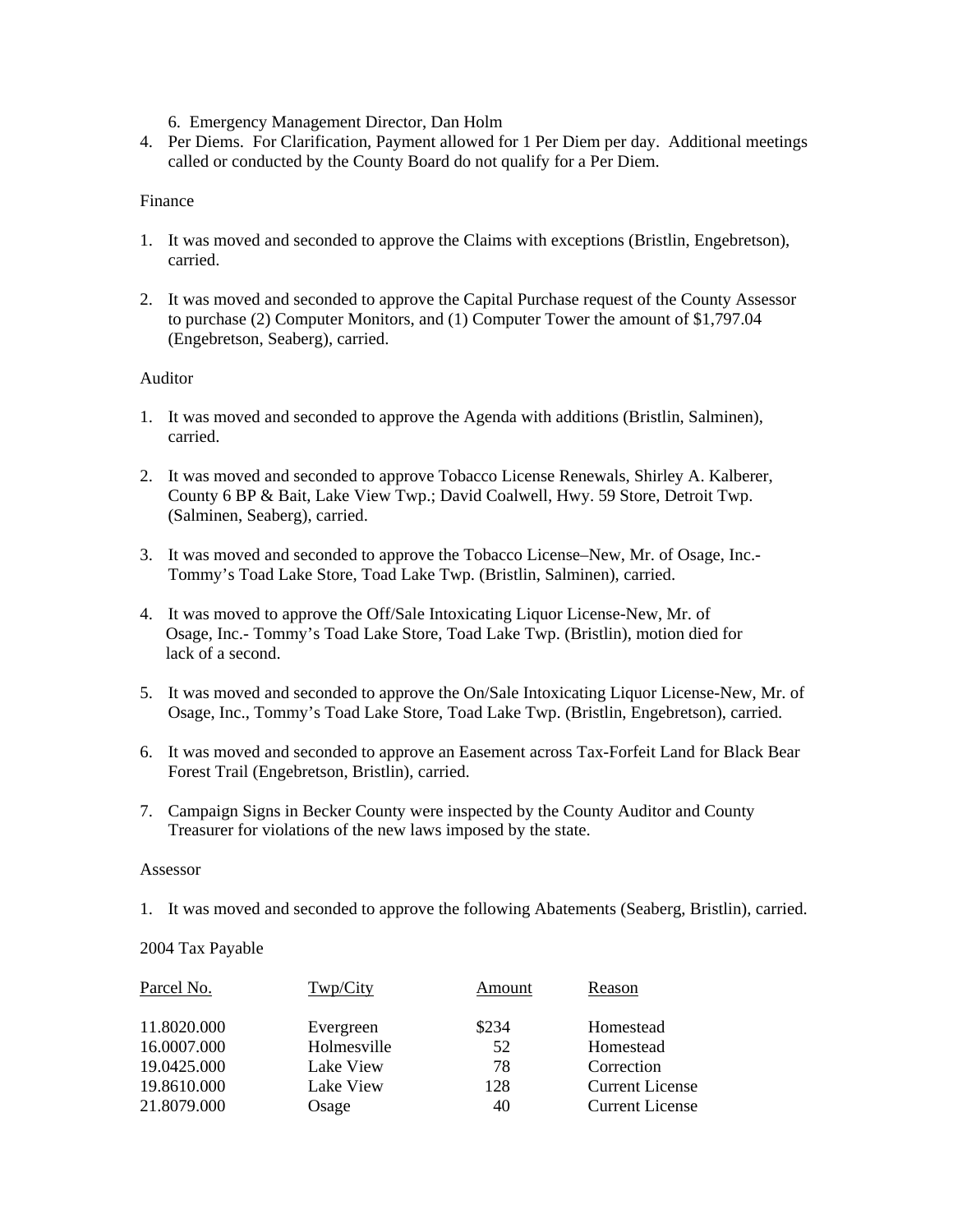| 28.8081.000      | Shell Lake          | 214    | Correction |
|------------------|---------------------|--------|------------|
| 28.8092.000      | Shell Lake          | $+214$ | Correction |
| 49.8513.000      | Detroit Lakes       | 30     | Homestead  |
| 2003 Tax Payable |                     |        |            |
| 47.8061.000      | <b>Audubon City</b> | 612    | Correction |
| 47.8085.000      | <b>Audubon City</b> | $+613$ | Correction |

## Environmental Services

It was moved and seconded to pass Resolution No. EM 10-04-1B, Strategic National Stockpile Distribution Agreement identifying Polk County as a regional distribution node for Kittson, Roseau, Marshall, Pennington, Red Lake, Norman, Mahnomen, Becker and the White Earth Reservation (Engebretson, Bristlin), carried. Commissioner Engebretson recognized Dan Holm's role in Emergency Management and commended him on his dedication.

# Human Services

- 1. It was moved and seconded to pass Resolution No. 10-04-1C, to replace, due to a resignation, a Part-time Transit Driver Position (Engebretson, Salminen), carried.
- 2. It was moved and seconded to approve the Transit Claims (Engebretson, Salminen), carried.
- 3. Low Income Tax Credit was discussed for information only.
- 4. It was moved and seconded to accept the Family Services, Adult Services and Probation Placement Reports (Bristlin, Seaberg), carried.
- 5. It was moved and seconded to approve the Community Health Master Contract with the State of MN assuring that Becker County will comply with the state statutes in future Project Agreements that we develop with the Minnesota Department of Health (Engebretson, Salminen), carried.
- 6. It was moved and seconded to approve the Human Services Claims (Engebretson, Salminen), carried.
- 7. Matt Casey updated the Board on setting up the Public Health Unit.

## Closed Session – Negotiations

- 1. It was moved and seconded to close the session at 10:30 a.m. (Bristlin, Seaberg), carried.
- 2. Due to time constraints, it was the Consensus of the Board to Recess the Closed Session until after Planning & Zoning on the Agenda.

## Planning & Zoning

1. It was moved and seconded remove the Sandy Beach Estates issue of the Table (Engebretson, Bristlin), carried.